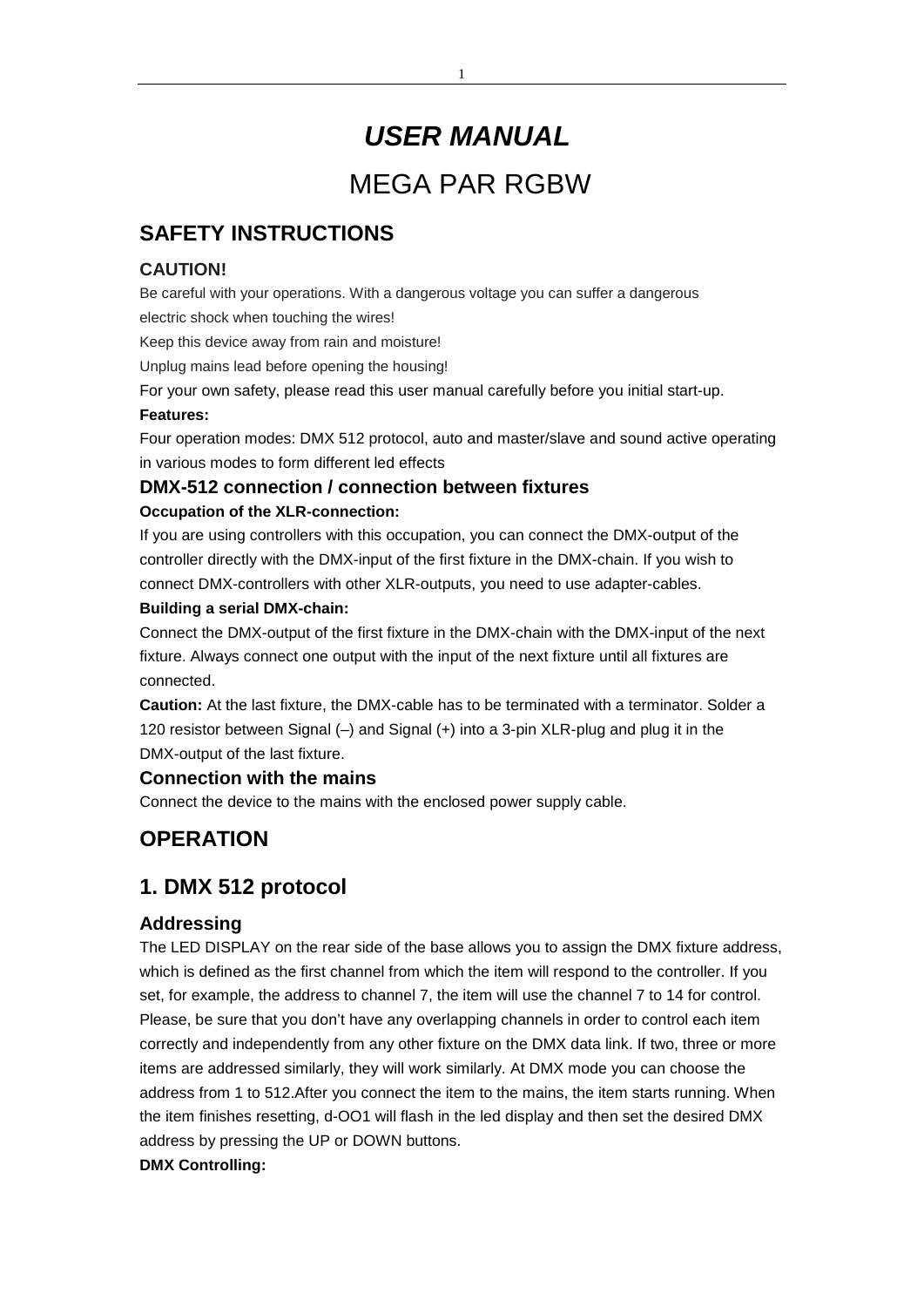After having addressed all items, you may now start operating these via your lighting controller. After switching on, the item will automatically detect whether DMX 512 data is received or not.

# **Nine DMX channels:**

**Channel 1:**red from small to big brightness(dimmig) **Channel 2:** green from small to big brightness(dimmig) **Channel 3:** blue from small to big brightness(dimmig) **Channel 4:** white from small to big brightness(dimmig) **Channel 5:**master dimmer from small to full brightness **Channel 6:** strobe from slow to fast **Channel 7: dimmer,color macro** 0-30 dimmer on at ch1/ch2/ch3/ch4 31-255 color macro, the brightness can be adjusted by the master dimmer at ch4 **Channel 8: dimmer, increasing brightness, then decreasing brightness, colors following one by one** 0-85 dimmer on at ch1/ch2/ch3/ch4 86-169 increasing brightness, then decreasing brightness, the running speed can be

- adjusted by ch8
	- 170-255 color following one by one, the running speed can be adjusted by ch8

#### **Channel 9: running speed adjustments**

When ch7 at 86-169 or at 170-255, the speed adjustment works

# **2**. **Sound active**

Press the FUN button, till BEAE shows in the led display, confirm by the the button ENTER, then the item will run to the beat of music.

## **3.auto**

Press the FUN button, the following functions can be achieved by the button ENTER:

AUTO: run the preset shows;

- CF00: increasing brightness, then decreasing brightness, the speed of increasing brightness, then decreasing brightness can be adjusted by the buttons of UP and DOWN from 00 slowest to 99 fastest.
- CCO8: color changes, the speed of color changes can be adjusted by the buttons of UP and DOWN from 00 slowest to 99 fastest.
- CS99: color selections, the color selections can be done by the buttons of UP and DOWN from 00 to 99.
- R000: press the button FUN five seconds, till R000 shows in the led display, the red color brightness can be adjusted by the buttons UP or DOWN;
- G000: press the button FUN five seconds, till G000 shows in the led display, the green color brightness can be adjusted by the buttons UP or DOWN;
- B000: press the button FUN five seconds, till B000 shows in the led display, the blue color brightness can be adjusted by the buttons UP or DOWN;
- W000: press the button FUN five seconds, till W000 shows in the led display, the white color brightness can be adjusted by the buttons UP or DOWN;